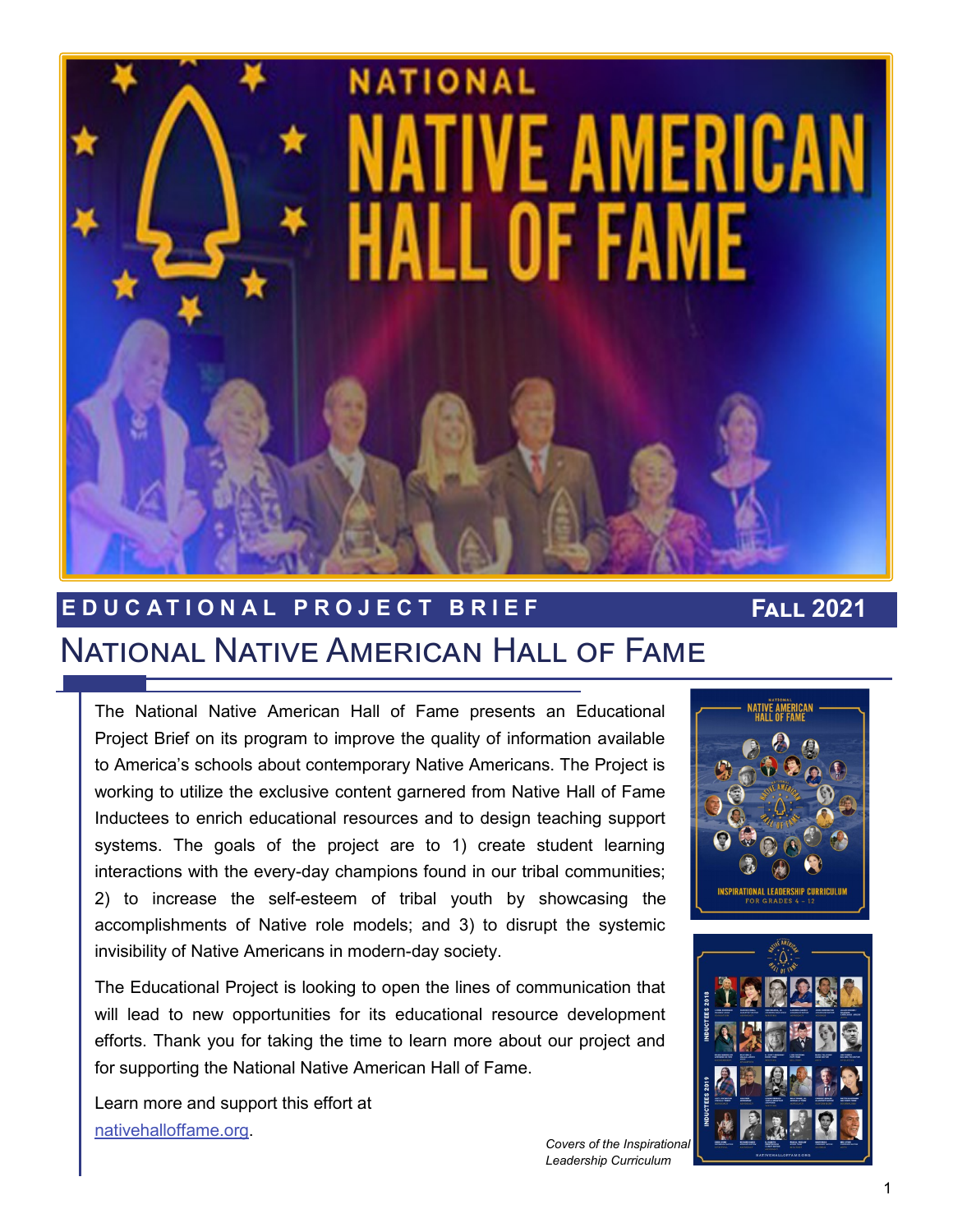













# Project Overview

Everyone needs a role model. Some one who inspires you to see the impossible. The Native American Hall of Fame has made it their mission to showcase the accomplishments of contemporary role models such as Jim Thorpe, Joy Harjo, Elouise Cobell, Wes Studi, Vine Deloria, and others. The Native Hall of Fame is filled with the stories and artifacts that challenge the intellect and warm the heart. The educational project is sharing the accomplishments of contemporary historical figures and honoring the communities they come from.

#### Celebrate Excellence

The Native Hall of Fame hosts an annual Induction Ceremony that celebrates inspirational individuals. The event captures contemporary history from the indigenous point of view.

The Native Hall of Fame seeks to capitalize on the wealth of information from Inductees and develop educational resources to inspire a new generation.

The Induction Ceremony celebrates the vibrant, healthy, and active Native Americans that have survived colonization and remain resilient in keeping traditional languages alive, cultural practices performed, and sacred sites safe.

The Native Hall of Fame takes a different approach to learning by showcasing the winners, the high achievers, and the ones who made a difference in the lives of others. The course material is intended to reverse the invisibility of Native communities and promote the strength found in our cultural identities, our connection to the land, and the sovereignty of tribal governments.

#### Project Goal

The goal is to address the lack of information about Native Americans available to the public education system. Support for the development of the Native Hall of Fame's educational resources will bring success stories to boarding schools, tribally controlled schools, as well as charter and public-school entities across America.

The project aims to create interactive learning opportunities for teachers and students by designing professional development modules to engage educators. Increasing educator knowledge will facilitate better student learning.

The project has partnered with the experts at SilkWeb to create interactive materials for students and teachers, and an online community to socially engage learners.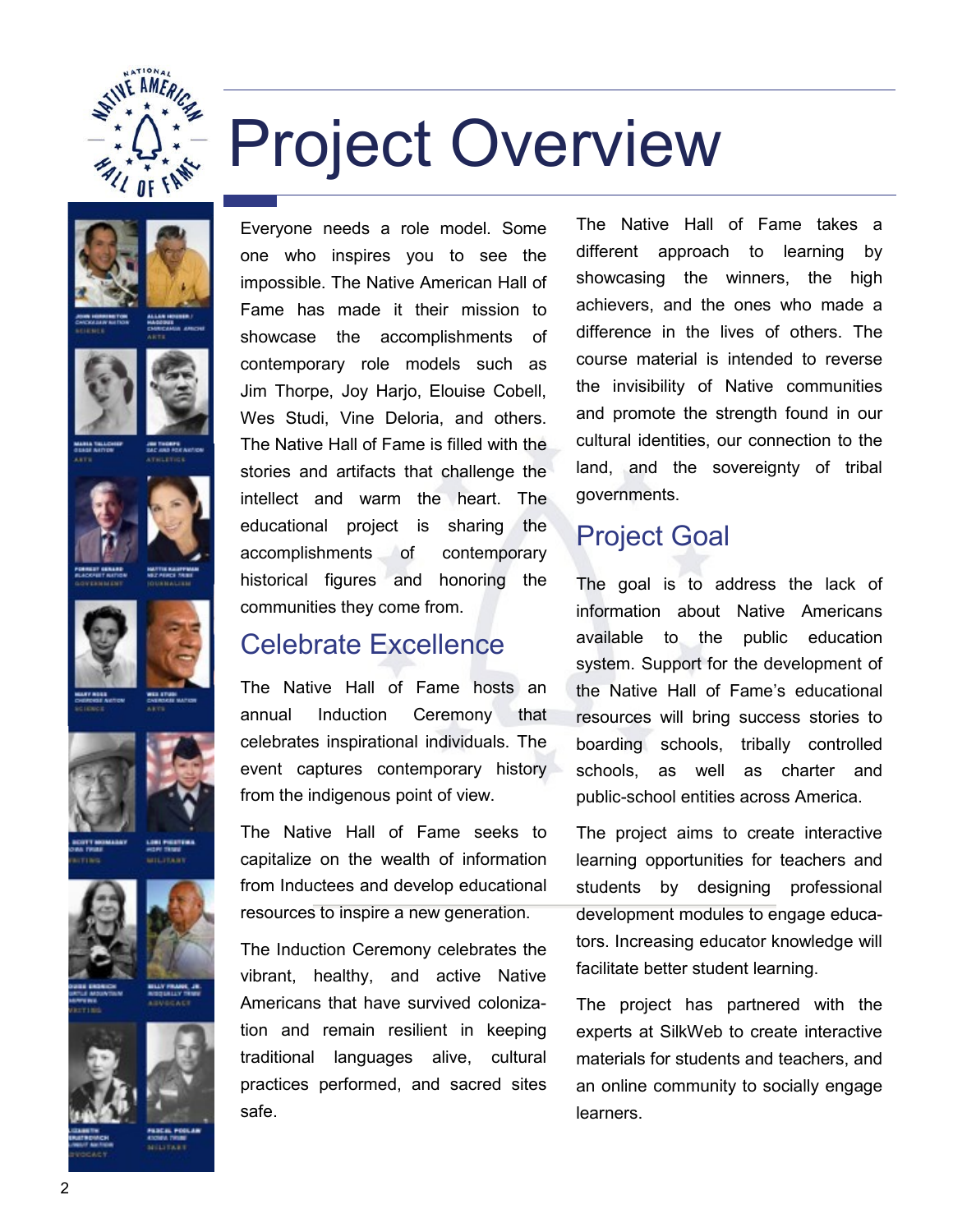**FILK Web** Culturally Responsive Design

SilkWeb Consulting and Development, LLC is an education technology company focused on improving learning outcomes through state-of-theart technology-based e-learning solutions. Silk-Web has a dedicated team that includes curriculum consultants, administrators, and former teachers, all of which provide valuable strategic guidance to help achieve better results for students and instructors. SilkWeb understands CCSS and actively promotes acquisition of academic discourse modes that align with Native communities. Our team acknowledges the validity of students' heritage languages, varieties of English, and ways of using language.

The credibility of our approach rests on evidence of alignment between curriculum and standards. SilkWeb helps schools gather this evidence through independent, objective alignment analyses carried out by seasoned experts. We use survey tools and custom created questions that undergo psychometric evaluation and are culturally appropriate for the intended audience. The alignment research is designed with two key aims in mind: satisfying rigorous evidence requirements, such as local education agencies' expectations that curricula align to state academic content standards; and providing meaningful and useable feedback that contributes to the quality of standards based curricula for Native schools.

Sound instructional design forms the foundation for each e-learning course with input from subject matter experts who provide the critical path for curriculum development. SilkWeb's instructional design focuses on engagement and interaction to target different learning styles and multiple intelligences.

SilkWeb provides culturally responsive course design services to guide subject matter experts on ways to integrate diverse ways of knowing, understanding, and representing information. All learning should take place in an environment that encourages multicultural viewpoints and allows for inclusion of knowledge that is relevant to learners. The curriculum will be integrated, interdisciplinary, meaningful, and student-centered. Learners should be given projects and assignments that are both culturally and socially relevant to them. Culturally responsive and inclusive design promotes equitable learning and increases student motivation.

Our instructional designers collaborate directly with subject matter experts to provide knowledge, share content, and determine success criteria for the course. We work together to determine what evidence learners can provide to show they have achieved the course outcomes with learning activities that will help them be successful. Every course is custom built through this process and using best practices including Quality Matters™ and Universal Design for Learning (UDL), as well as implementing accessibility standards. Accessibility standards have the goal of making learning available to every learner regardless of age, health, needs and abilities. There are two major U.S. laws that govern accessibility: The Americans with Disabilities Act, or ADA, of 1990, and Section 508 of the Rehabilitation Act of 1973, as well as the Web Content Accessibility Guidelines, or WCAG. SilkWeb provides guidance from our IAAP Compliance Officer to make the right design decisions to ensure every learner can access course materials, resulting in equitable, high-achievement learning outcomes for every student.